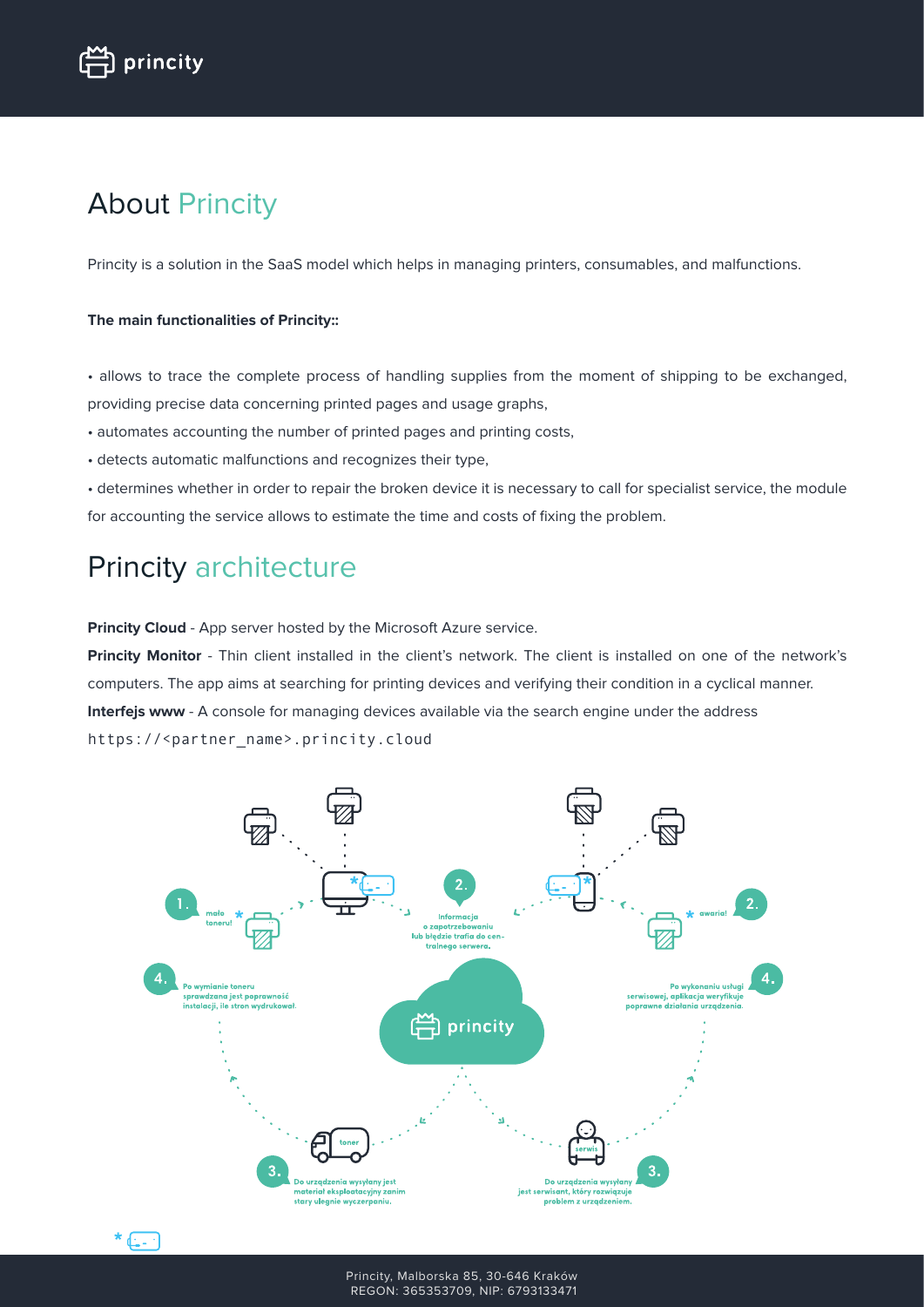## The type of data collected from printers

#### **Princity from printers gets the following data:**

- The IP address (or hostname) of the device,
- Manufacturer and model of the device,
- The serial number of the device,
- MAC address of the device,
- Device status.
- Device counters,
- Information about errors occurring on the device,
- Toner and drum levels,
- Levels of maintenance kits,
- Levels of other supplies,
- Serial numbers of toners and drums.

**Important:** Princity does not download from the devices any information concerning the printed documents. What is downloaded are only the total numbers from the counters, without information concerning the title and content of the document, or the person ordering the printing.

### Ports used in the internal network

The device polling schedule is configured by the end client via the app's www interface. During an inspection of devices the Princity client app takes advantage of the following protocols:

- SNMP (v1,v2,v3 port 161),
- NPAP (port 9300),
- HTTP (port 80).

The method of reading a given printer's model is implemented in the strategy selected individually for each printer model.

From the server the Agent receives information concerning the address of the device and a list of parameters which have to be read from a given address. The downloaded data is transferred to the server where it is